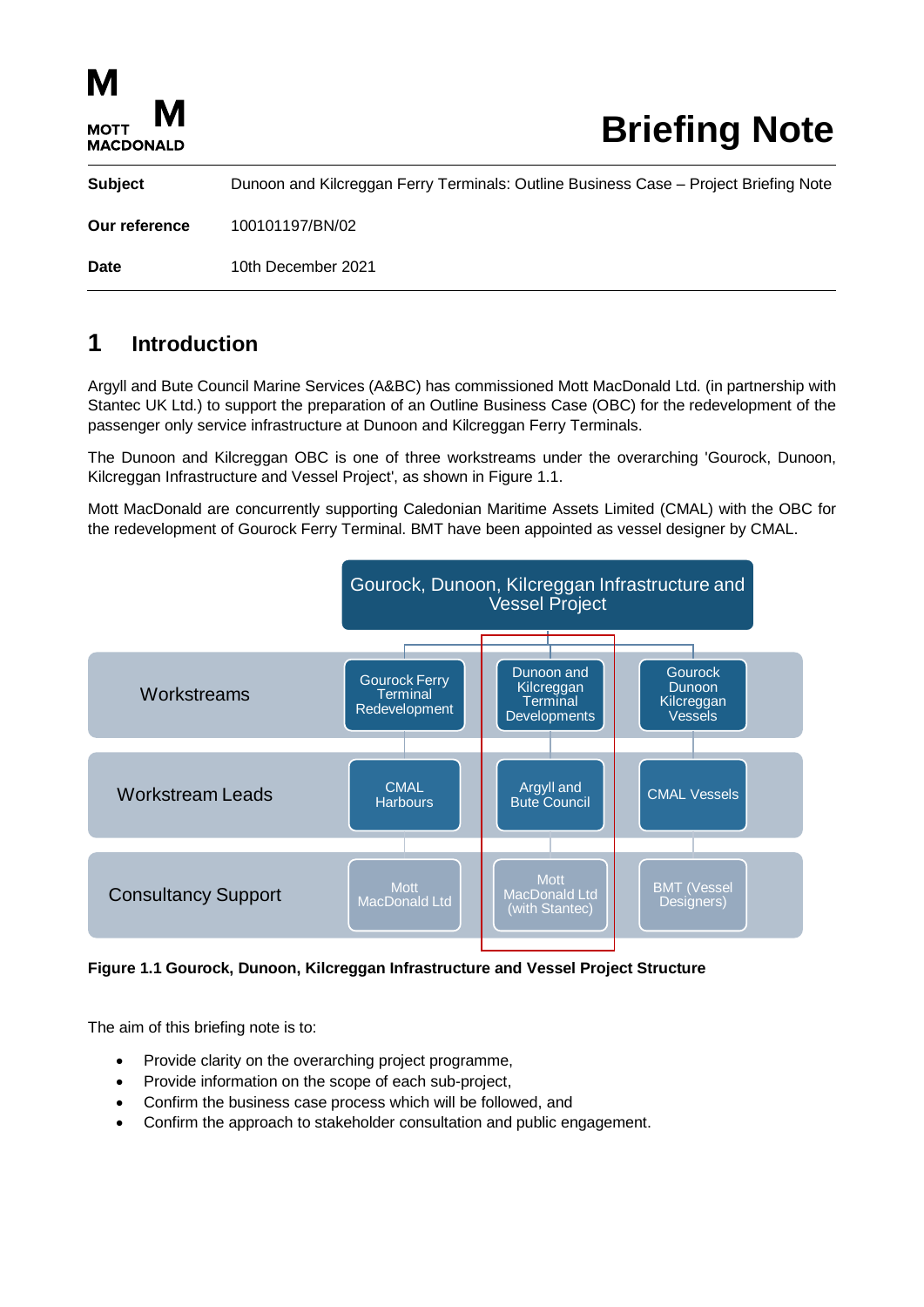## **2 Gourock, Dunoon, Kilcreggan Infrastructure and Vessel Project**

The Gourock, Dunoon, Kilcreggan Infrastructure and Vessels Project is a collaborative project between Transport Scotland (TS), CMAL, A&BC and CalMac Ferries Ltd (CFL). The aim of this project is to realise a resilient ferry service which will facilitate sustainable economic growth and social inclusion for the wider Dunoon and Kilcreggan communities. The project is being completed in line with Transport Scotland's Business Case methodology and more information on this is provided in Section 3 of this briefing note.

The Gourock, Dunoon, Kilcreggan Infrastructure and Vessel Project developed an overarching Strategic Business Case (SBC) for the project, which was completed in August 2020. However, the project has split into a number of workstreams, illustrated in [Figure 1.1](#page-0-0) above. These workstreams report progress and agree milestone decisions with the project Working Group which includes TS, CMAL, A&BC, CFL.

There is a wider Reference Group consisting of A&BC Planning Department, Peel Ports, Dunoon Community Council, Cove and Kilcreggan Community Council, Gourock Community Council, Inverclyde Community Council and Inverclyde Council. The Reference Group is to be consulted at key points in the OBC process.

The Dunoon and Kilcreggan Ferry Terminals OBC is expected to report during Spring / Summer 2022 and will be published thereafter.

### **3 The Business Case Process**

In making a case for transport-related capital investment in Scotland, a business case requires to be developed following the principles set out in the Transport Scotland document *Guidance on the Development of Business Cases in Transport Scotland*. The Guidance incorporates a three-stage process, as shown below:



<span id="page-1-0"></span>**Figure 3.1: Business Case Process**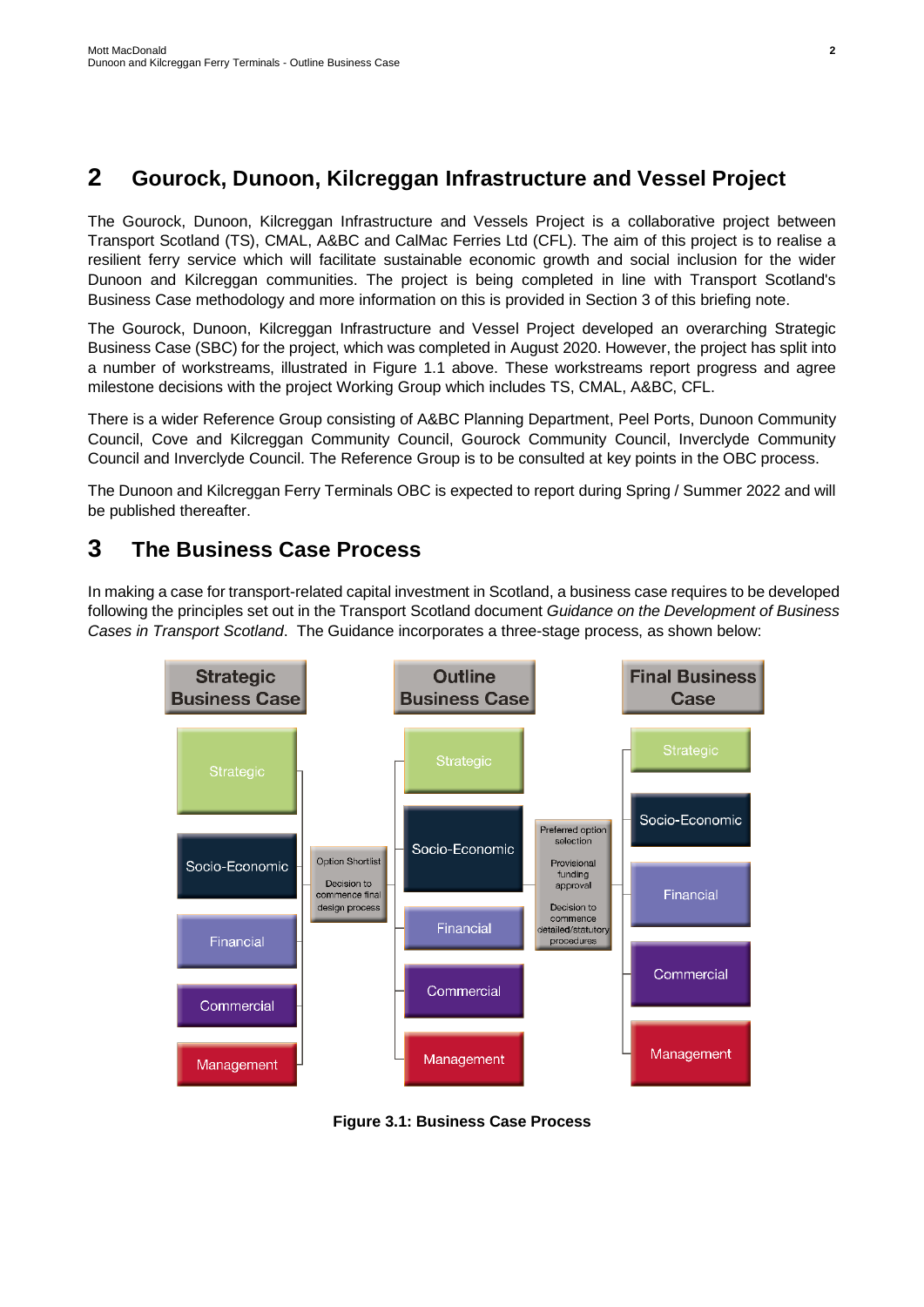### **3.1 The Strategic Business Case – Completed August 2020**

Transport Scotland and CMAL prepared the Strategic Business Case (SBC) for the wider Gourock, Dunoon, Kilcreggan Infrastructure and Vessels Project in 2020. The SBC has been presented to and approved by the Transport Scotland Investment Decision Making (IDM) Board.

A&BC are now progressing the Dunoon and Kilcreggan infrastructure aspects of the project through Outline Business Case (OBC) stage.

It should be noted that the purpose of a Strategic Business Case (SBC) is to:

- Identify and evidence transport problems and opportunities which need to be addressed,
- Establish objectives which any investment should seek to deliver, and
- Generate, develop and appraise a range of options which could address the identified problems in line with the study objectives.

The SBC noted the following for Dunoon and Kilcreggan:

- The infrastructure at Dunoon and Kilcreggan should be improved to ensure fit for current and future vessels,
- There is a desire to improve resilience and reliability of both the Gourock-Dunoon and Gourock-Kilcreggan passenger only services, and
- There is a desire to improve accessibility to the vessel and infrastructure at Gourock, Dunoon and Kilcreggan, providing improved access across these routes.

The SBC did not develop options for the infrastructure at Dunoon or Kilcreggan and therefore at the outset of the OBC, initial development and assessment of a number of options has been completed to ensure that a preferred option can be identified for each location which meets the objectives and demonstrates value for money.

### **3.2 Dunoon and Kilcreggan Outline Business Case – From February 2021**

The OBC further develops and progresses the SBC to the point that it identifies preferred options for the terminal infrastructure at Dunoon and Kilcreggan. Once preferred options have been identified, the Commercial, Financial and Management Cases (see [Figure 3.1](#page-1-0) above) establish how each preferred option will be funded, procured, delivered and managed.

The Dunoon and Kilcreggan Ferry Terminals OBC is expected to report during Spring/Summer 2022.

The main steps in the OBC process are as follows:

#### **Strategic Case**

MML and Stantec have reviewed the Strategic Case and the "Case for Change" set out in the Gourock, Dunoon, Kilcreggan Infrastructure and Vessels Project - Strategic Business Case (SBC) to identify any changes or developments in the Strategic Case since the SBC was written.

#### **Socio-Economic Case**

MML are leading the detailed development of the **Socio-Economic Case**. This includes:

- Review of the Problems, Issues, Constraints and Opportunities identified in the SBC and undertake initial Stakeholder Consultation to ensure these remain current,
- Confirmation of the requirements for the redevelopment of Dunoon and Kilcreggan Ferry Terminals. The details of these requirements will be developed as the OBC progresses, however are likely to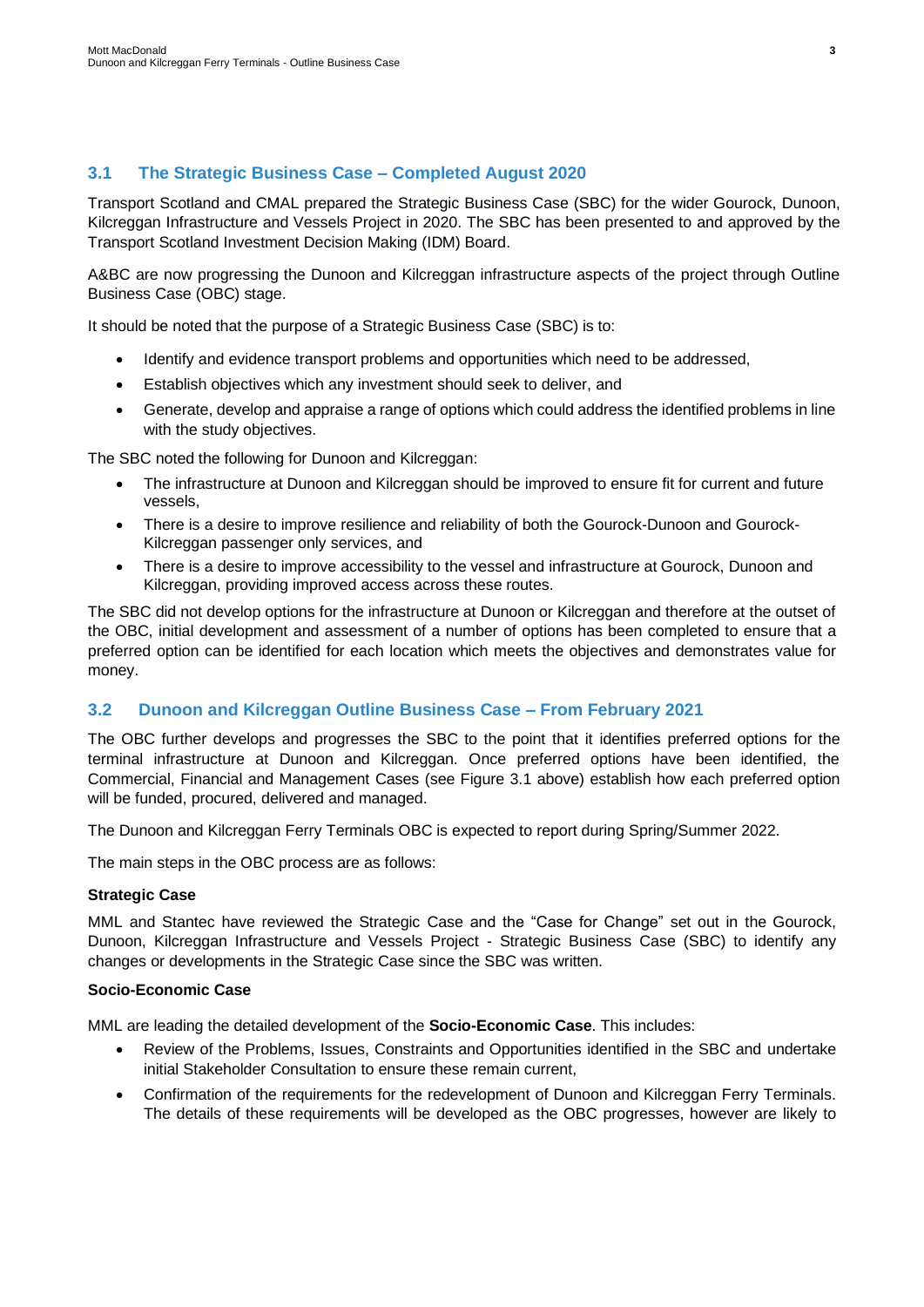include replacement berthing facilities for passenger only services, to provide Equality Act (EA) compliant access to passenger vessels,

- Initial development and assessment of options for the infrastructure at Dunoon or Kilcreggan to ensure that a preferred option can be identified for each location which meets the objectives and demonstrates value for money. Options which do not meet the above will be sifted out,
- Appraisal of the remaining options against TPOs and Scottish Transport Appraisal Guidance (STAG) Criteria to select the **proposed preferred option for each terminal,**
- Stakeholder consultation to gather feedback on the proposed preferred options, and
- Significant further development of the preferred options and their costs,
- Incorporate stakeholder comments into the preferred options.

At the conclusion of the Socio-Economic Case, a **preferred option for each terminal** will be established and will be developed to outline design status. Necessary phasing of construction will be developed to meet the ongoing operational needs and the programme for the overall Gourock, Dunoon, Kilcreggan Infrastructure and Vessels Project.

#### **Commercial, Financial and Management Cases**

MML and Stantec will lead the outline development of the **Commercial, Financial and Management Cases**, which set out the initial proposition for the financing, procurement, delivery and management of the preferred options. Transport Scotland will feed into the Commercial, Financial and Management Cases.

# **4 Outline Programme**

#### <span id="page-3-0"></span>**Table 4.1 Outline Programme for Dunoon and Kilcreggan OBC**

| <b>Task</b>                                                                           | <b>Anticipated Timeline</b>   |
|---------------------------------------------------------------------------------------|-------------------------------|
| MML and Stantec appointed to support the Dunoon and Kilcreggan OBC                    | January 2021                  |
| Review of SBC, Baselining and Setting TPOs                                            | February - April 2021         |
| <b>Working Group Inception</b>                                                        | February 2021                 |
| <b>Working Group TPO Setting</b>                                                      | <b>April 2021</b>             |
| Develop Infrastructure Options and Costings                                           | April - November 2021         |
| Appraise Options against TPOs and STAG Criteria                                       | November - December 2021      |
| Working Group, Reference Group and Public Engagement on Proposed Preferred<br>Options | December 2021 - February 2022 |
| <b>Confirmation of Preferred Options</b>                                              | February 2022                 |
| Development of Preferred Options to Outline Design                                    | February - April 2022         |
| Development of Commercial Financial and Management Cases                              | November 2021 - March 2022    |
| March Harbour Board Reporting                                                         | <b>March 2022</b>             |
| <b>OBC Draft Reporting</b>                                                            | April 2022                    |
| Working Group Report Review and Further Reference Group Liaison                       | May 2022                      |
| <b>OBC Final Reporting</b>                                                            | May - June 2022               |
| September Harbour Board Reporting                                                     | September 2022                |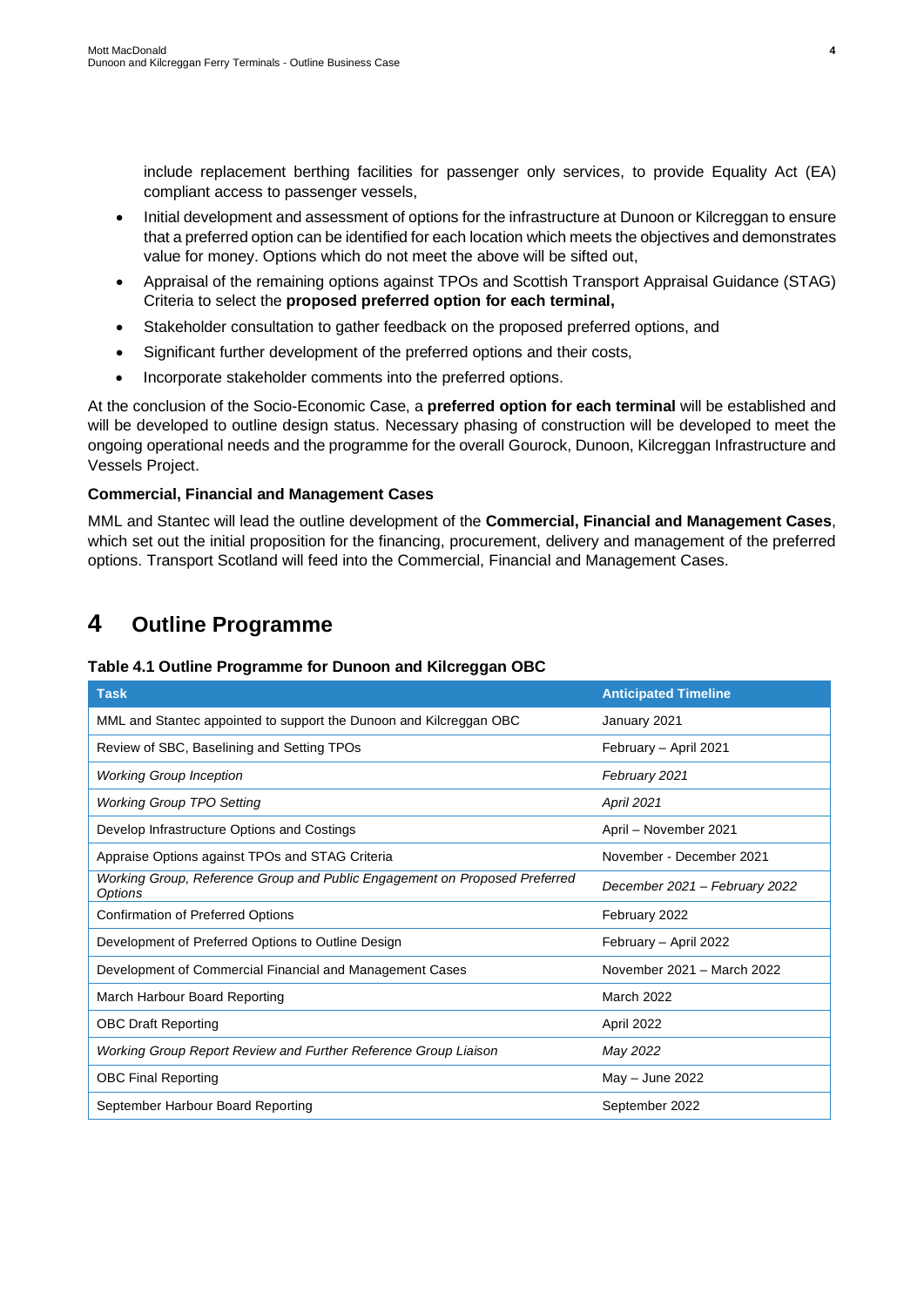## **5 Stakeholder Engagement and Public Consultation**

#### **5.1 Working Group**

Argyll and Bute Council is the immediate client for the commission. However, the study is guided by inputs from a wider Working Group which comprises Argyll and Bute Council, CMAL, Transport Scotland and CalMac Ferries Ltd. The Working Group meet regularly to review, advise on and challenge all aspects of the OBC.

#### **5.2 Reference Group**

In addition to the Working Group, A&BC are setting up a project Reference Group to consult with at key stages in the process. The role of the Reference Group is to advise the project team on problems, issues, opportunities and constraints specific to Dunoon and Kilcreggan and in relation to use of each ferry terminal.

Each Reference Group member is tasked with representing the views of a wider group, including ferry users, the local and wider communities, and commercial users etc.

A substantive task in the OBC process is the technical development and more detailed costing of the infrastructure options for Dunoon and Kilcreggan Ferry Terminals and the appraisal of these options. As outlined in [Table 4.1,](#page-3-0) this has taken place over the period to December 2021. The output from this process will be discussed with the Reference Group prior to being made available for the wider stakeholders and general public.

#### **5.3 Wider Stakeholder Consultation**

Once the view on the proposed preferred options is established with the Working Group and shared with the Reference Group, the outcomes will be presented to wider stakeholders and to the public.

The purpose of this wider engagement programme is to:

- Explain the process and technical development work undertaken,
- Seek feedback on the proposed preferred options (both positive and negative), and
- Set out the next steps in terms of the business case.

It is intended to contact the following wider stakeholders as part of the consultation process:

- Marine Scotland, SEPA, Nature Scotland and HES (Statutory Stakeholders),
- HITRANS (Wider Stakeholder),
- Mobility Access Committee for Scotland (Wider Stakeholder),
- Dunoon Gourock Ferry Action Group (Wider Stakeholder),
- Clyde Marine (Wider Stakeholder),
- Kilcreggan Ferry User Group (Wider Stakeholder),
- Professional Diving Academy (Wider Stakeholder),
- Waverley Steam Navigation Company (Wider Stakeholder), and
- MOD Police (Wider Stakeholder).

In order to ensure that stakeholders have sufficient time to review and digest the main findings, the stakeholder consultation will be undertaken in writing (email) – material and a covering letter will be sent to stakeholders and a written response sought in return. A dedicated contact will be provided, allowing stakeholders to discuss any issues / comments / concerns / questions with a member of the team over the telephone if required.